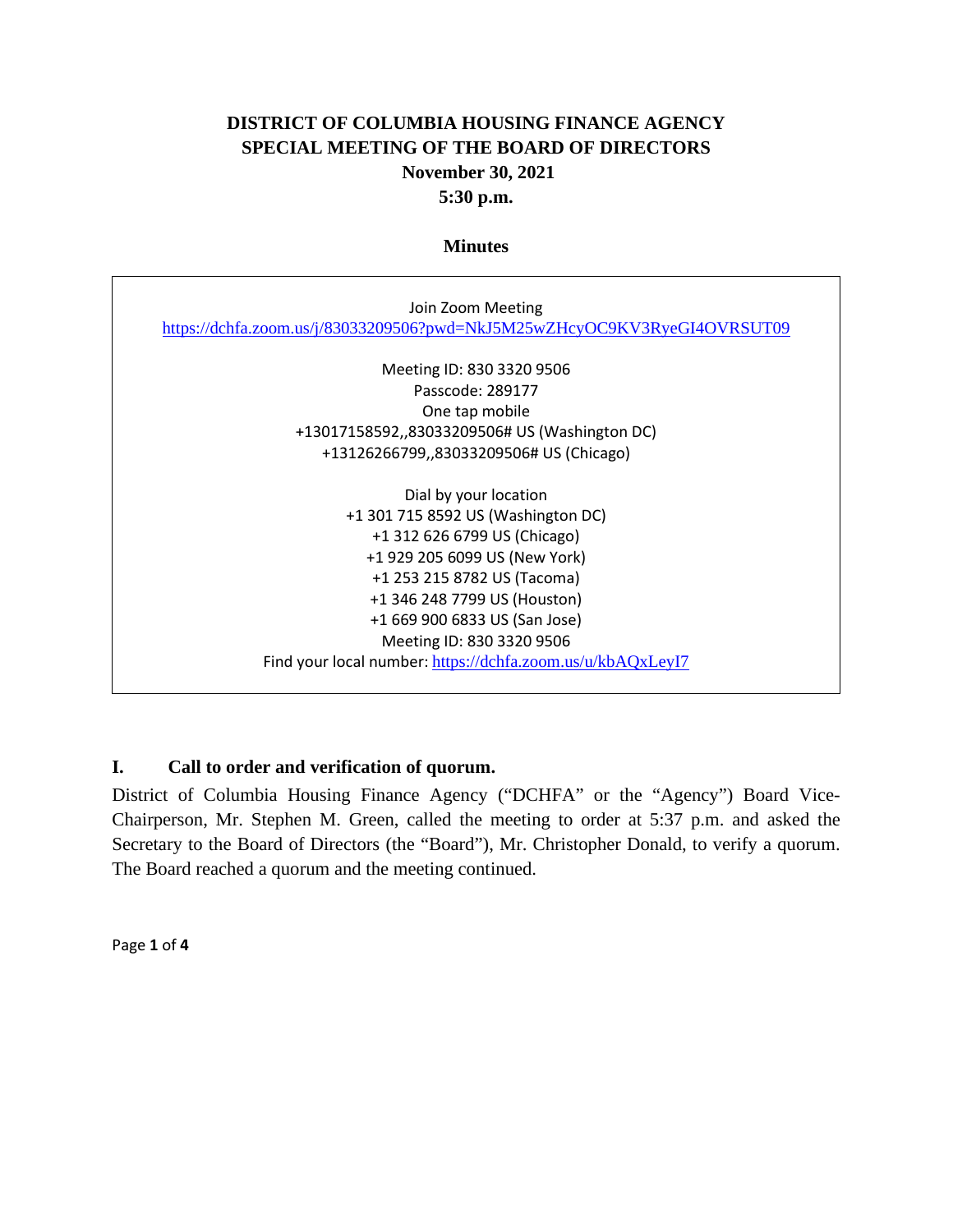The following members were present via Zoom: Mr. Stephen M. Green, Mr. Bryan "Scottie" Irving, Ms. Heather Howard and Mr. Stanley Jackson.

DCHFA Board chairperson, Heather Howard, joined the meeting via Zoom at 5:45 p.m. during the closed session.

# **II. Approval of minutes from the November 9, 2021 board meeting.**

A motion was called to approve the minutes of the November 9, 2021 board meeting by Mr. Green. Mr. Irving made a motion to approve the minutes. The motion was properly seconded by Mr. Jackson. Mr. Donald took a voice vote. The motion passed by a chorus of ayes.

# **III. Vote to close meeting.**

Vote to close meeting to discuss **Kenilworth 166**.

Pursuant to the District of Columbia Administrative Procedure Act, Mr. Green called a vote to close the meeting in order to discuss, establish, or instruct the public body's staff or negotiating agents concerning the position to be taken in negotiating **Kenilworth 166**. An open meeting would adversely affect matters related to the Agency. (D.C. Code §2-575(b)(2)).

Mr. Green called for a motion to close the meeting. Mr. Irving made a motion to close the meeting. The motion was properly seconded by Mr. Jackson. The motion passed by a chorus of ayes. The meeting was closed at 5:39 p.m. and re-opened at 6:33 p.m.

# **IV. Consideration of DCHFA Final Bond Resolution No. 2021-21 for Kenilworth 166.**

Mr. Scott Hutter, Deputy Director, Multifamily Neighborhood Lending & Investments ("MLNI"), was prepared to present the transaction to the Board. The MLNI team recommended the authorization of the issuance of tax-exempt bonds in an amount not to exceed \$52.4 million for Kenilworth 166 (the "Project").

Page **2** of **4**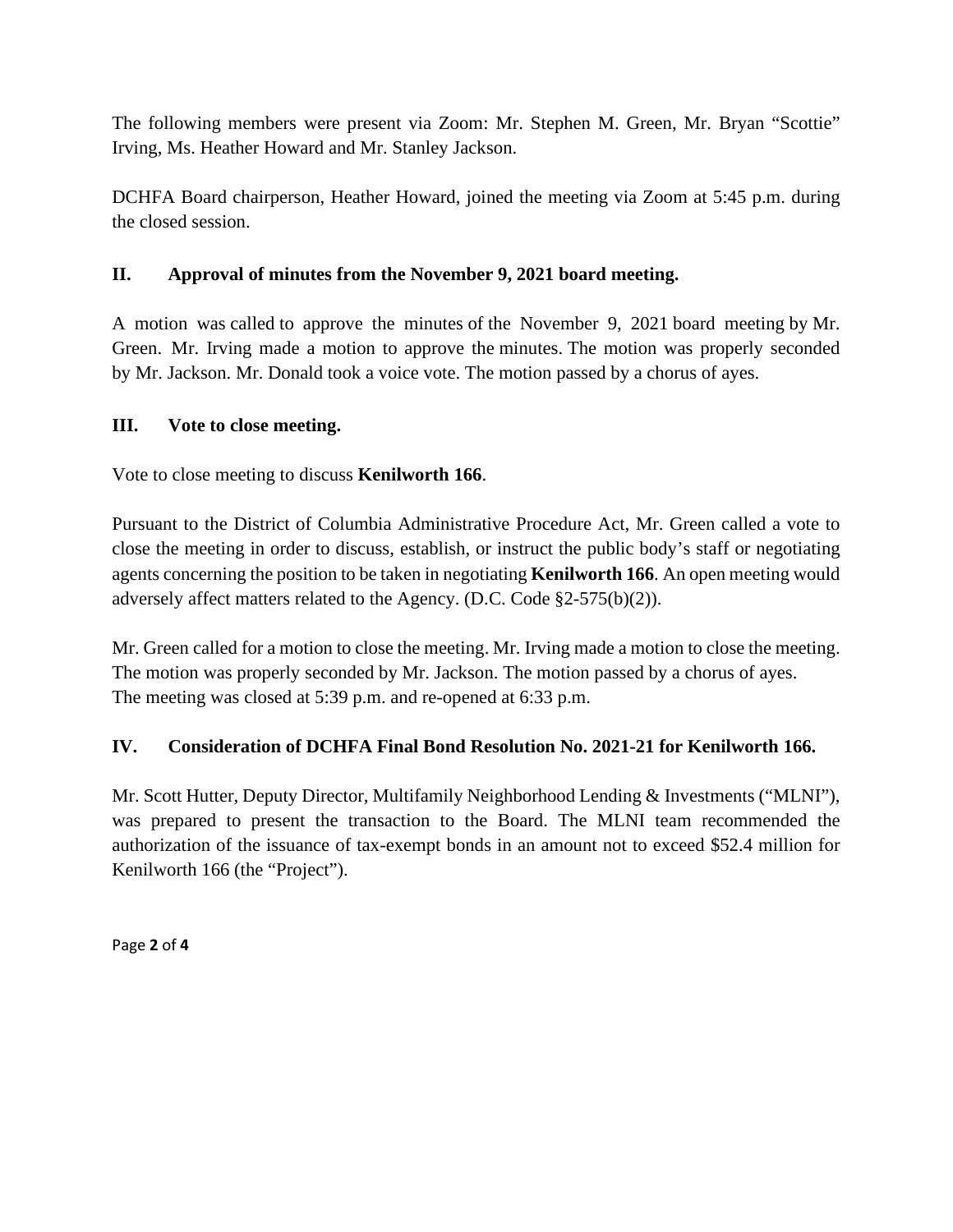Due to concerns about the transaction, Mr. Hutter did not provide a presentation, and instead the Board of Directors went directly into questions. The members of the sponsor team present via the Zoom call were the following: Ken Crawford, Christopher Earley, Joe DiSalvo, and Andre Gould on behalf of the developer.

Mr. Donald indicated that the Board had some concerns about the structure, and the holding place for Mr. Warren Williams. Mr. Donald asked the developer to provide additional information regarding how the deal is structured, specifically as it relates to a situation wherein a Certified Business Entity ("CBE") is not present in the transaction and is supposed to be fulfilling certain roles and responsibilities. Mr. Donald also stated that the transaction will not be considered for approval and will be tabled until the Board of Directors can get more comfortable with the transaction.

Mr. Ken Crawford responded that there has been a partnership with the Warrenton Group since approximately 2012 and the procurement was through the District of Columbia Housing Authority ("DCHA") to perform development work. Mr. Crawford stated that this past spring, the final pieces on the managing member agreement were being put in place wherein the agreement was expected to be among the Warrenton Group, DCHA, and the Michaels Development Group. Mr. Crawford stated that the development team subsequently lost contact with Mr. Williams, and Mr. Williams ceased participating in the transaction. In the absence of Mr. Williams, the developer created a stand-in entity structure that allowed Mr. Williams to enter the partnership at a later date and therefore be allowed to fulfill the responsibilities that Mr. Williams has under the existing managing member agreement. The developer also put in place a new construction manager, Gina Merritt.

Mr. Donald asked whether Mr. Williams will be able to return to the partnership if the capital partners do not clear him. Mr. Early responded that the clearing process is a function of Mr. Williams providing standard due diligence items such as financials and organizational documents.

Mr. Jackson requested additional information as it relates to deliverables that will need to be completed, how compliance will be maintained, and how those items intersect with an escrow account that has been set up for Mr. Williams.

Page **3** of **4**